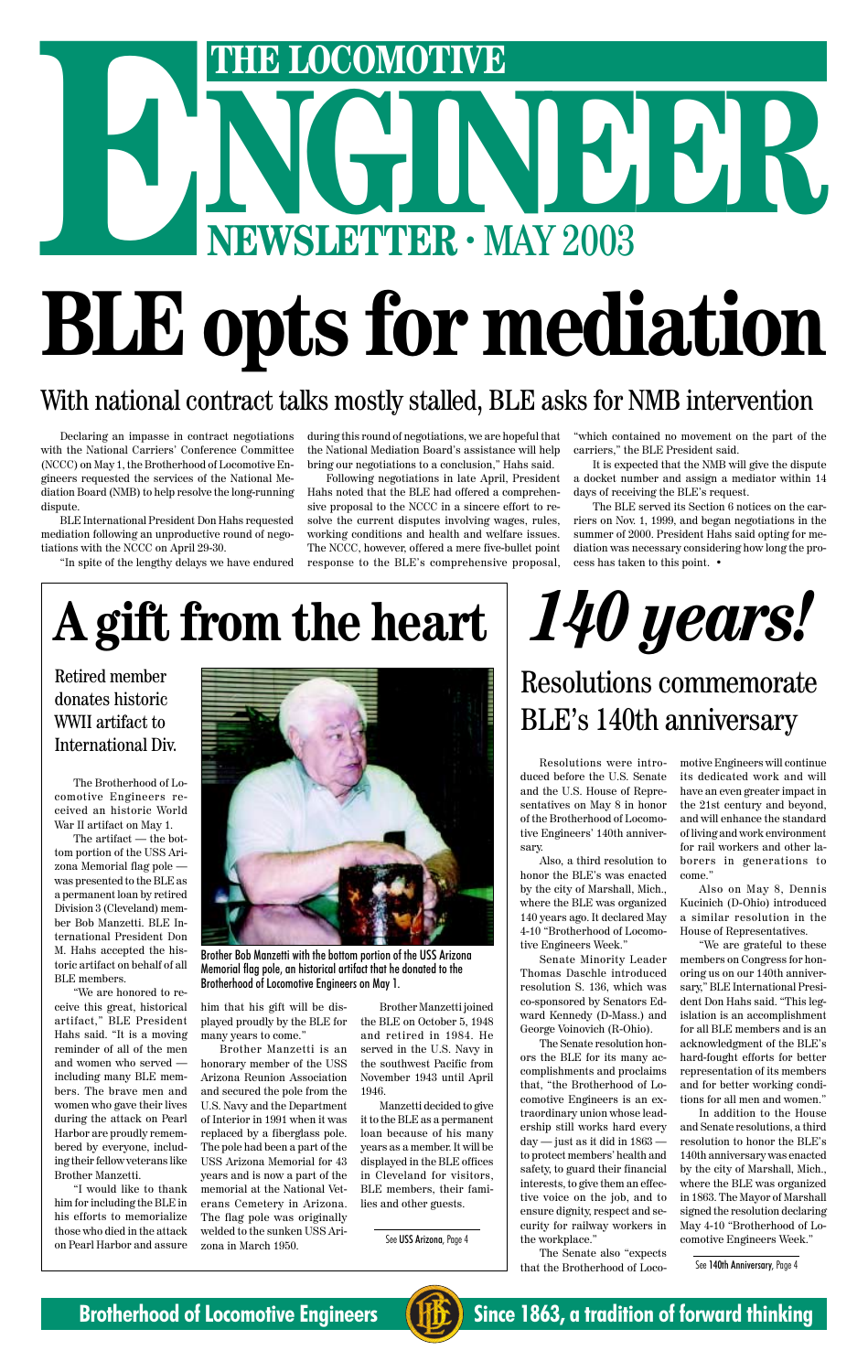## **BLE NEWS**

A warning to freight train drivers — eating a rice ball on duty violates the rules.

A 55-year-old freight train engineer of Japan Freight Rail-

#### **STRANGE BUT TRUE…**

#### Conductors need hospital care after headbutting contest

A group of Russian train conductors needed hospital treatment after smashing their heads repeatedly against a train window to find out who had the strongest forehead.

The conductors came up with the contest as a way of passing time on the 3,000 mile journey from Novosibirsk in Siberia to Vladivostock.

The men were treated in hospital after stopping the train midway through the journey at the town of Vyazemskaya and demanding medical help, the Russian newspaper *Pravda* reports. •

Japanese engineer suspended for eating while on duty

way Co.'s Okayama district was seen eating a rice ball while operating a train on the Sanyo Line in Fukuyama, Hiroshima Prefecture, by the driver of a vehicle passing on a nearby highway on the morning of April 23.

The firm suspended the driver from duty and sent a notice to each of its districts

demanding compliance with its rules, which permit drivers to chew gum and drink water, but ban eating.

The driver was quoted as saying: "I was careless. I'm sorry."

(The Japanese newspaper *Daily Yomiuri* carried this report on May 1.) •

## **25 communities take action on remotes**

17 cities, 8 counties pass resolutions that call for improved safety of remote control

Durand, Mich., is the 17th U.S. city to adopt a resolution regarding remote control locomotives.

In addition, Erie County, Ohio, became the 8th U.S. county to take action against remotes.

The Durand resolution was passed on April 21 and asks the Federal Railroad Administration to "conduct a comprehensive and thorough review of the safety of remote control locomotives and develop comprehensive regulations for the use of remote control locomotives to ensure the safety and well-being of the citizens of Durand will not be jeopardized by the use of such devices."

Greg Powell, Chairman of the BLE Michigan State Legislative Board, lobbied on behalf of the resolution along with G.A. Chapman, President of BLE Division 650 (Flint, Mich.) and M.J. Tyler, Local Chairman and Secretary-Treasurer of Division 650. Brother Powell thanked these two Brothers as well as all members of Division 650 for their efforts. In addition, he thanked Mayor Deborah Doyle and members of the Durand City Council for adopting the resolution.

The 16 other U.S. cities to adopt similar resolutions are Baton Rouge, La.; Detroit, Mich.; Shreveport, La.; Marysville, Mich.; Boston, Mass.; Cleveland, Ohio; Pine Bluff, Ark.; North Little Rock, Ark.; Beardstown, Ill.; Bakersfield, Calif.; Woodbridge, N.J.; Belen, N.M.; Maple Heights, Ohio; Alliance, Neb.; Evansville, Ind.; and Dupo, Ill.

The Erie County, Ohio, resolution was adopted on April 24. It is the third Ohio county and 8th U.S. county to pass a resolution calling for improved safety of remote control locomotives.

The resolution asks railroad companies to refrain from operating remote control trains in Erie County until several safety considerations are met, including:

• Remotes cannot be used to transport hazardous materials and/or move near tracks near hazardous materials;

• Remotes cannot be operated over a public or private grade crossing without a person occupying the cab of the locomotive who has the required skills to stop the locomotive and its attached equipment;

• Railroads must provide effective and reliable protection at the point of movement in any location accessible to the general public for any remote control operation; and

• Remote control engines must be equipped with devices to secure the operating cab and its controls against terrorists, vandals, and other authorized persons.

> BLE International President Don Hahs attended the event, and was featured at a Town Hall Meeting for members on May 6.  $\bullet$

Ohio State Legislative Board Chairman Jim Ong lobbied on behalf of the Erie County resolution. He recognized the efforts of Mike Richmond, Legislative Representative of BLE Division 447

#### (Bellevue, Ohio), and Carl Rice, retired Secretary-Treasurer of the Ohio State Legislative Board. Brother Ong also thanked the Erie County Commissioners for passing the resolution.

In addition to Erie County, seven other counties have passed resolution that call for further investigation and improved safety of remote control operations. They are: Douglas County, Wisc.; West Baton Rouge Parish, La.; Point Coupee Parish, La.; Cuyahoga County, Ohio; Huron County, Ohio; Whitley County, Ky.; and Unicoi County, Tenn.

Text of the Durand resolution is available on the BLE website at: http://www.ble.org/pr/pdf/durand.pdf

Text of the Erie County resolution is on the BLE website at: http://www.ble.org/pr/pdf/erie.pdf •

### **Indiana Southern Division 270 forms, elects first officers**



Members of BLE Division 270 (Washington, Ind.) recently elected their first officers to represent them as employees of the Indiana Southern Railroad after selecting the BLE as their bargaining agent on Sept. 20, 2002, in an election supervised by the National Mediation Board. Prior to that time, the property was non-union. Seated, from left:

International Vice-President Merle Geiger; Terry Braun, Division President and Legislative Representative; Troy Allen, member; Robert Henry, Secretary-Treasurer. Standing, from left: Trevis Pinkston, Local Chairman, and Bob Jett, member of the Local Committee of Adjustment. After electing officers, the Division met with VP Geiger to discuss upcoming contract talks with the Indiana Southern, when they took time out for this photo. The Indiana Southern is a RailAmerica subsidiary.

**NEWS BRIEFS**

#### Golf tournament held in memory of late member

#### BNSF helps railroaders called to serve military

BLE General Chairman Pat Williams (BNSF, former AT&SF) reports that the Burlington Northern Santa Fe is going "above and beyond the call of duty" to support railroad employees called into service by the U.S. military.

Brother Williams says the railroad is "making them whole" — making up the difference between their military pay and their railroad pay — as these brave men and women serve our country in Operation Iraqi Freedom. BNSF is also paying for their health care, which is a big help for the families.

The railroad will continue to do so until the employees are released from service. "As a former military man, I think the railroad is going above and beyond the call of duty," said Brother Williams, who noted that some other railroads are not doing the same for their employees. •

BLE Division 778 (Des Moines, Iowa) held the 4th annual Randy Oertwig Golf Tournament on May 7.

Brother Oertwig, a member of Div. 778, was killed in a grade crossing accident on November 6, 1999. A total of 156 golfers played in the event, the largest crowd to date.

"This event continues to grow in size and popularity," said Chuck Hintz, Chairman of the Iowa State Legisaltive Board. "Funds raised at the tournament are used to send underprivileged children to the Easter Seals Camp Sunnyside."

The event was organized by Division 778 President Jeff Lukehart and Brother Jim Widlund.

"Brother Oertwig's widow, Shelly, would like to thank everyone for coming out for this wonderful tribute and hopes that it can continue," Brother Hintz reported. "She said that Randy, an avid golfer, would be amazed at the size and organization of the event, and would most likely want to play in it himself. She would like to thank Brothers Lukehart and Widlund for their wonderful job of organization."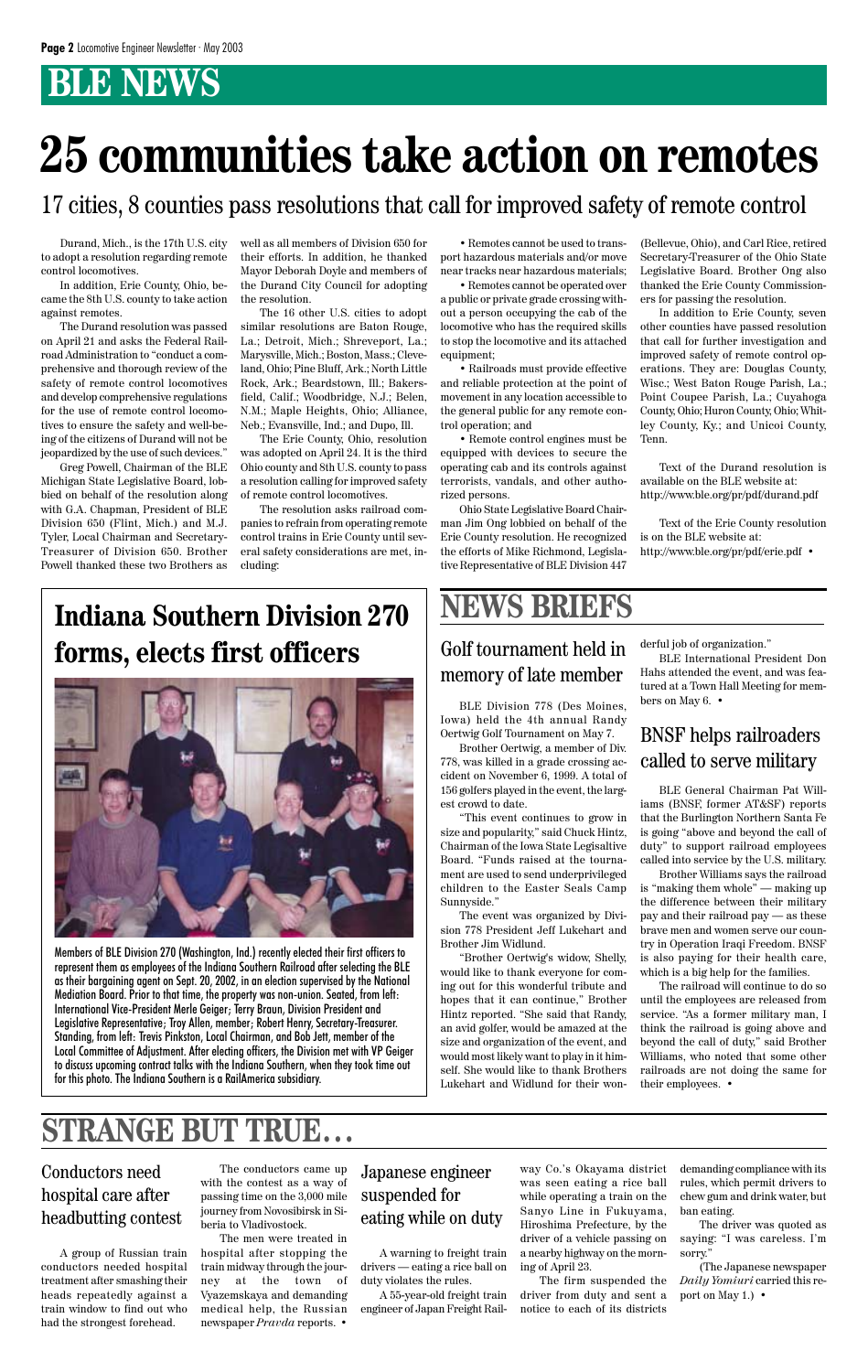## **BLE NEWS**

#### Burlington Northern Santa Fe



aaaaaaaaaaaaaaaaaaaaaaaaaaaaaaaaaaaaaaaaaaaaaaaaaaaaaaaaaaaaaaaaaaaaaaaaaaaaaaaaaaaaaaa

.<br>.<br>.<br>.<br>.

#### Canadian National Railway

#### Canadian Pacific Railway CSX Corp.

CANADIAN

**PACIFIC** RAILWAY



aaaaaaaaaaaaaaaaaaaaaaaaaaaaaaaaaaaaaaaaaaaaaaaaaaaaaaaaaaaaaaaaaaaaaaaaaaaaaaaaaaaaaaa

aaaaaaaaaaaaaaaaaaaaaaaaaaaaaaaaaaaaaaaaaaaaaaaaaaaaaaaaaaaaaaaaaaaaaaaaaaaaaaaaaaaaaaa

#### Union Pacific

aaaaaaaaaaaaaaaaaaaaaaaaaa

aaaaaaaaaaaaaaaaaaaaaaaaaaaa

.<br>.<br>.<br>.<br>.

aaaaaaaaaaaaaaaaaaaaaaaaaaaa

.<br>.<br>.<br>.

The Burlington Northern Santa Fe Corp. said its first-quarter profit rose 8.7 percent. The nation's second largest freight railroad earned \$187 million for the January-March period, up from \$172 million a year ago.

Revenues rose to \$2.23 billion from \$2.16 billion in the first quarter of 2002. Operating income was \$346 million for the 2003 first quarter compared with \$380 million for the same 2002 period. . The operating ratio (operating expenses, including depreciation, as a percentage of revenues) was

84.3% for the quarter compared with 82.2% in the first quarter of 2002. Excluding the effect of higher fuel prices, the operating ratio would have been 3% lower this quarter.

Operating expenses of \$1.89 billion were \$103 million higher than the same 2002 period. Fuel expense was up \$90 million, or 49 percent, to \$274 million compared with the same 2002 period primarily as a result of an average increase of \$0.29 per gallon in the cost of diesel fuel to \$0.94 per gallon.

Freight revenues for the first quarter increased 3 percent to \$2.20 billion compared with 2002 first quarter revenues of \$2.14 billion. •

CN announced first-quarter 2003 net income of \$204 million compared with net income of \$230 million for the same period of 2002. Canada's largest railway said that an accounting change worth \$48 million after taxes increased net income to \$252 mil-

lion, which was ain increase from \$230 millionfor the first three months of 2002. The \$48 million after-tax bookkeeping benefit came from a change in accounting for track removal costs.

Operating income was \$374 million. Revenue slipped to \$1.5 billion and expenses grew to \$1.12 billion. CN's operating ratio — costs as a proportion of revenue — rose to 75 per cent from 73.1 per cent.

Intermodal revenues rose by 13%, while petroleum and chemicals revenues increased by 6%, and metals and minerals revenues rose 3%. Four business segments registered revenue decreases: grain and fertilizers (13%); automotive (5%); coal (4%); and forest products (2%). The increase in CN's operating expenses was mainly attributable to higher fuel costs, increased casualty and other expenses, and higher expenses resulting from the severe winter conditions that prevailed during the quarter. •

CPR reported a slight increase in first quarter sales but profit tumbled 25 per cent on soaring fuel costs and severe winter weather. CPR said it posted a profit of \$102 million, down from a yearearlier \$136 million. Sales for the quar-

ter rose slightly to \$879 million from \$875 million. In reaction to the difficult first quarter, CPR announced that it will eliminate 300 positions in 2003 and initiate other cost-reduction initiatives.

CPR's operating ratio for the first quarter this year was 86.5 percent, compared with 79.9 percent in the first quarter last year.

> Operating revenues during the quarter were \$1.56 billion, 4 percent higher than first-quarter 2002, while carloads rose 3 percent, compared to the same period in 2002. General merchandise revenues of \$918 million also set a first quarter record, climbing 6 percent compared to the same period a year earlier. All general merchandise commodity groups exceeded first quarter 2002 results. Intermodal revenues increased 7 percent to \$289 million, compared to the same period of 2002, primarily as a result of strong international business.  $\bullet$

Operating expenses were \$761 million in the first quarter of 2003, compared with \$700 million in the same period of 2002. Purchased services expense was up \$34 million, or 27 per cent, reflecting the benefit of a \$15 million insurance settlement in first-quarter 2002, as well as sharply higher insurance premiums and a rise in derailment costs in the first quarter of 2003. Automotive revenues were up \$5 million; revenues from sulphur and fertilizers grew \$5 million; and grain revenues were down \$25 million compared to the 2002 quarter. •



CSX reported first quarter net earnings of \$99 million versus \$25 million a year ago. Both quarters include the cumulative effect of a non-cash accounting change. In the 2003 quarter, earnings increased by an after-tax credit of \$57 million, 26 cents per share, because of the adoption of Statement of Fi-

nancial Accounting Standard (SFAS) No. 143, "Accounting for Asset Retirement Obligations." In the previous year's first quarter, earnings were reduced by an after-tax charge of \$43 million, 20 cents per share, due to the adoption of SFAS 142, "Goodwill and Other Intangible Assets."

 Before the cumulative effects of these accounting changes, 2003 first quarter earnings were 20 cents per share compared to 32 cents per share in the 2002 first quarter. The 2002 results included a significant real estate transaction that was worth 11 cents per share. Operating income at Surface Transportation, which includes CSX's rail and intermodal units, was \$169 million compared to \$194 million in the first quarter of 2002 despite strong revenue growth. This was due primarily to increased costs associated with sharp spikes in fuel prices and operating expenses from extraordinarily harsh winter weather. •



Kansas City Southern reported a \$1.9 million increase in net income to \$13.6 million for the first quarter of 2003 compared to \$11.7 million for the first quarter of 2002. Net income for the quarter included a one-time favorable benefit of \$8.9 million (net of income taxes) relating to the cumulative effect arising from a required change in the method of accounting for removal costs of certain track structure assets.

First-quarter results also included a \$5.2 million decline in income tax expense and a \$2.1 million increase in equity in net earnings from the Company's investment in Grupo Transportacion Ferroviaria Mexicana, S.A. de C.V. (Grupo TFM) compared to the first quarter of 2002. These positive factors were offset by a \$6.6 million decline in operating income, a \$3.1 million decrease in other income and a \$0.2 million increase in interest expense quarter to quarter. These positives were offset by a \$6.6 million decline in operating income, a \$3.1 million decrease in other income and a \$0.2 million increase in interest expense quarter to quarter. KCS's operating ratio was 95.1% for the quarter, compared to 90.7% for the same period last year. •

#### Kansas City Southern Norfolk Southern Corp.



NS reported first **NORFOLK** quarter income **SOUTHERN** from continuing

operations, before required accounting changes, of \$85 million, compared to \$86 million for the same period a year earlier. First-quarter net income was \$209 million and included a \$114 million gain largely due to a required change in accounting for the cost of removing railroad crossties, and a \$10 million gain from discontinued operations resulting from the 1998 sale of a former motor carrier subsidiary.

For the quarter, the operating ratio, the percentage of revenues required to operate the railroad, was 85.2 percent compared to 84.2 percent a year earlier.

Union Pacific Corp., North America's biggest railroad, said quarterly profits dropped as higher fuel costs and harsh winter weather dragged on results.

UP reported \$.60 per diluted share in first quarter 2003 income before the cumulative effect of a change in accounting principle related to the adoption of FAS No. 143, "Accounting for Asset Retirement Obligations." Net income was \$1.67 per

diluted share, or \$429 million, including the \$274 million after-tax cumulative effect adjustment. This compares to net income of \$.86 per diluted share, or \$222 million, in 2002. Excluding Overnite Corporation, UP reported operating income of \$368 million compared to \$489 million for the same period in 2002.

UP's operating revenue was \$2.7 billion, a first quarter record. Average Commodity Revenue Per Car was at an all-time best of \$1,188 per car. Also, employee productivity (gross ton-miles/employee) increased 3 percent for a first quarter record.

The railroad's operating ratio for the quarter was 86.5%, compared to 81.6% in the same quarter last year.

"The high cost of fuel was the main driver behind our shortfall in earnings this quarter," said Dick Davidson, chairman and chief executive officer, in a press release. "Diesel fuel was up more than \$.39 a gallon versus year-ago levels, costing us nearly \$.30 per share. We also incurred a one-time expense for severance payments and March storms reduced coal revenues. Moving beyond fuel and weather, our operations are running smoothly and we are well positioned for future growth."

Overnite reported operating income in the first quarter of \$12.6 million, compared with \$10.5 million in 2002. Operating revenue increased to an all-time best \$341.2 million from \$308.8 million last year. Overnite's operating ratio decreased 0.3 percentage points to 96.3 percent compared to 2002's ratio of 96.6 percent. •